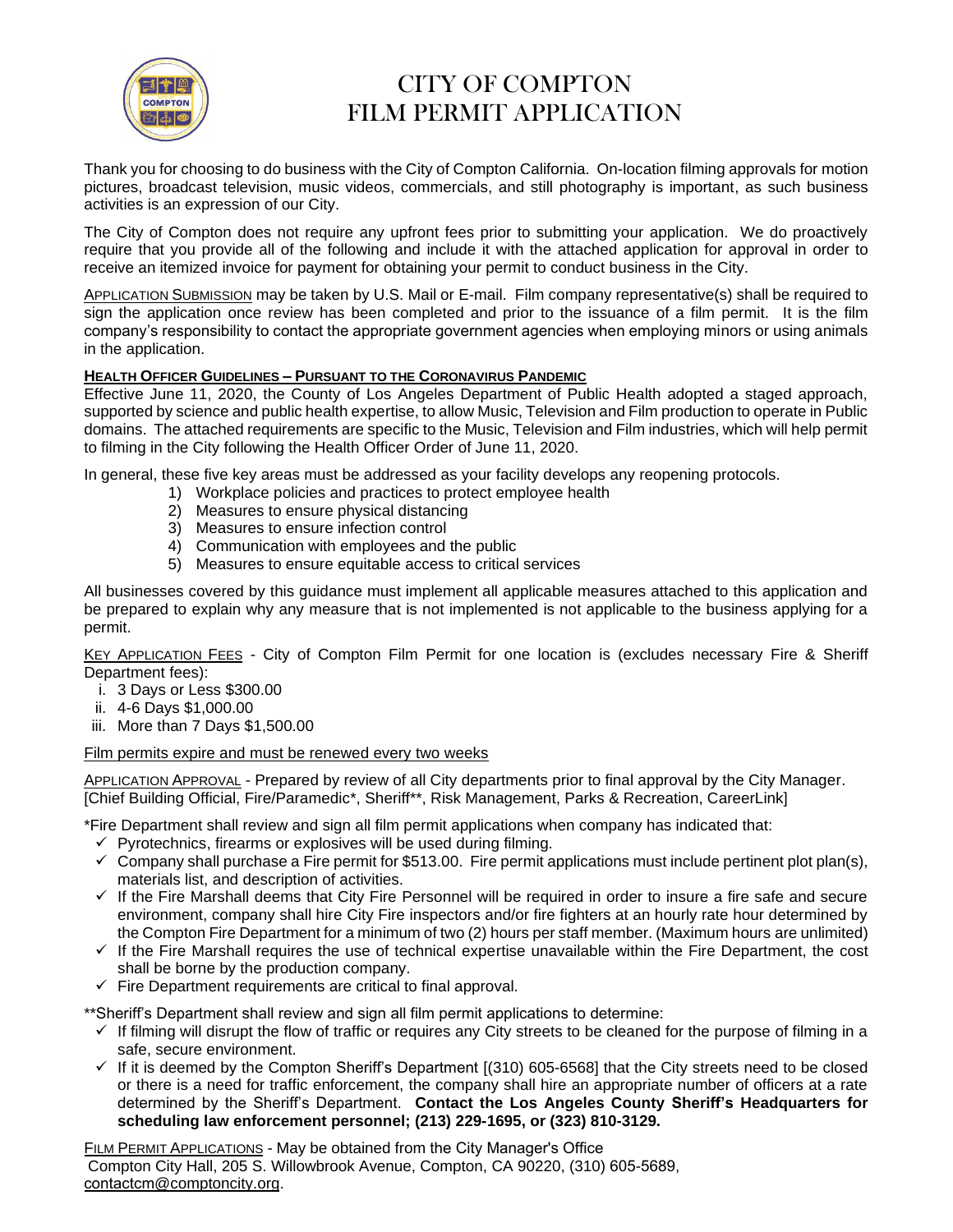

CITY-OWNED PROPERTY - Filming requests must be submitted for review two (2) working weeks before start of filming. City Hall services for Business and Licensing operates Monday-Thursday, 7:00 PM—6:00 PM, and is closed every Friday and all major holidays.

- a) A copy of complete script or treatment for Staff and Council's review two (2) working weeks before start of filming.
- b) A detailed synopsis of the scenes to be filmed in the City of Compton, which is subject to City Council review and approval prior to a business permit issuance. (City Council meets each Tuesday with the exception of the fifth (5th) Tuesday of the month).
- c) Insurance: i) Certificate of Liability, ii) Endorsement, iii) Waiver, if using Public Right-of-Way.

PRIVATE PROPERTY - Release forms (if applicable) are required to be included with film application, at least five (5) working days before the scheduled start of filming. If filming on private property, the following requirements shall be satisfied:

- a) Completed application.
- b) Signed letter or property owner's form indicating permission to use the property (to be attached with the application).
- c) \$1 Million Dollar comprehensive general liability insurance certificate naming the City of Compton as additional insured, and additional insured endorsement.

PROOF OF INSURANCE - Requires comprehensive general liability insurance in the form of a certificate covering the entire period of the permit and naming the City of Compton as an additional insured, on a current dated "Endorsement Sheet" (and additional insured endorsement), with the Liability Insurance Certificate.

- a) \$2 Million Dollars City-owned Property
- b) \$1 Million Dollars Private Property

CITY MANAGER - Reviews application granting final approval, including adding appropriate location fees for Cityowned property. The City Manager can determine that a City Council Agenda for review and/or approval may be appropriate for some applications.

CANCELLATION - Should any portion of the film permit application prescribed activities be cancelled before the expiration date, the issuing insurer will mail within 30 days a written notice requesting a refund of City services not provided. The business permit fee is non-refundable.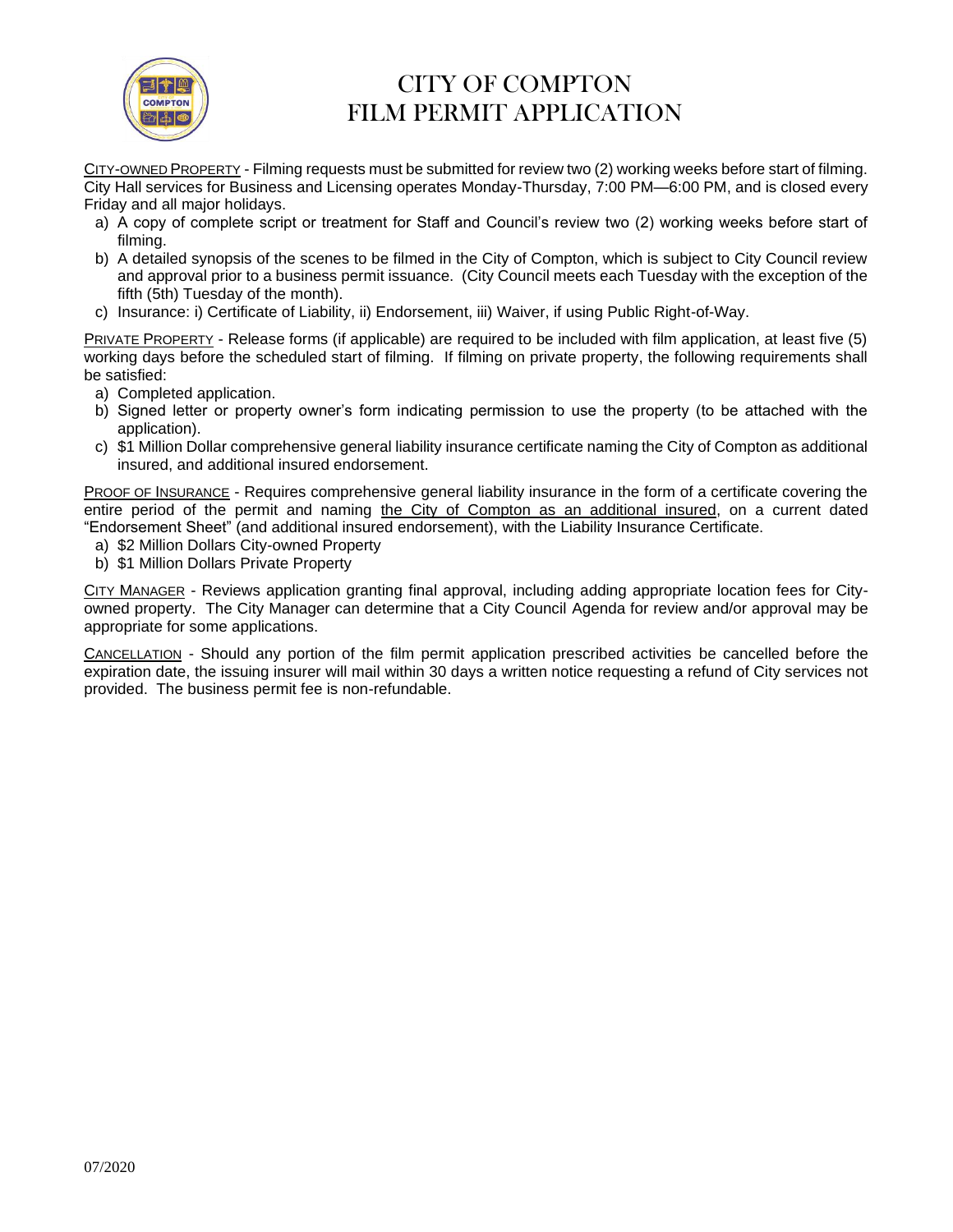

|                                                                                                |                                                                                           |                                                                                  |                       |                      | <b>OFFICE USE ONLY</b>     |                        |                       |
|------------------------------------------------------------------------------------------------|-------------------------------------------------------------------------------------------|----------------------------------------------------------------------------------|-----------------------|----------------------|----------------------------|------------------------|-----------------------|
|                                                                                                |                                                                                           |                                                                                  | PERMIT NO.:           |                      |                            |                        |                       |
|                                                                                                |                                                                                           |                                                                                  | PERMIT FEE:           | \$                   |                            |                        |                       |
|                                                                                                |                                                                                           |                                                                                  | PAID:                 | \$                   |                            |                        |                       |
| PLEASE COMPLETE THE FOLLOWING:                                                                 |                                                                                           |                                                                                  |                       |                      |                            |                        |                       |
| <b>APPLICATION DATE:</b>                                                                       |                                                                                           |                                                                                  |                       |                      |                            |                        |                       |
| PRODUCTION TITLE:                                                                              |                                                                                           |                                                                                  |                       |                      |                            |                        |                       |
| <b>COMPANY NAME:</b>                                                                           |                                                                                           |                                                                                  |                       |                      |                            |                        |                       |
| <b>ADDRESS:</b>                                                                                |                                                                                           |                                                                                  |                       |                      |                            |                        |                       |
| CITY:                                                                                          |                                                                                           |                                                                                  |                       |                      | STATE:                     | ZIP:                   |                       |
| CONTACT:                                                                                       |                                                                                           | PHONE:                                                                           |                       |                      | EMAIL:                     |                        |                       |
| <b>Q FEATURE FILM</b><br><b>Q STUDENT - SCHOOL &amp; CLASS</b><br><b>Q OTHER</b>               | <b>Q TELEVISION</b>                                                                       |                                                                                  | <b>Q COMMERCIAL</b>   | <b>Q</b> MUSIC       |                            | <b>Q DOCUMENTARY</b>   | $\square$ WEB         |
| LOCATION<br>MANAGER:<br><b>ASSISTANT</b><br>MANAGER:<br>COVID-19<br>OFFICER:                   |                                                                                           | <b>MOBILE</b><br>NUMBER:<br><b>MOBILE</b><br>NUMBER:<br><b>MOBILE</b><br>NUMBER: |                       |                      | EMAIL:<br>EMAIL:<br>EMAIL: |                        |                       |
| <b>CELEBRITY CAST MEMBERS:</b>                                                                 |                                                                                           |                                                                                  |                       |                      |                            |                        |                       |
| <b>FILMING</b><br>LOCATION:                                                                    | (IF NOT CITY-OWNED PROPERTY, ATTACH PROPERTY OWNER'S SIGNED & DATED APPROVAL FORM/LETTER) |                                                                                  |                       |                      |                            |                        |                       |
|                                                                                                |                                                                                           |                                                                                  | BETWEEN THE HOURS OF  |                      |                            |                        |                       |
| DATE(S) OF FILMING                                                                             |                                                                                           |                                                                                  | (DAYTIME CAMP HOURS)* | SET-UP               |                            | SHOOT                  | <b>STRIKE</b>         |
|                                                                                                |                                                                                           |                                                                                  |                       |                      |                            |                        |                       |
| *Working before 7am or after 7pm? Please indicate why this is a necessity:<br><b>ACTIVITY:</b> |                                                                                           |                                                                                  | $\Box$ Budget         | $\square$ Scheduling | $\Box$ Creative            |                        | □Property Requirement |
| <b>L</b> EXTERIOR                                                                              | $\Box$ INTERIOR                                                                           |                                                                                  | <b>TOTAL DAYS</b>     |                      |                            | <b>TOTAL PERSONNEL</b> |                       |
| CAST/EXTRAS:                                                                                   | TOTAL ON-LOCATION PERSONNEL:<br>CREW:                                                     |                                                                                  |                       |                      |                            |                        |                       |

l,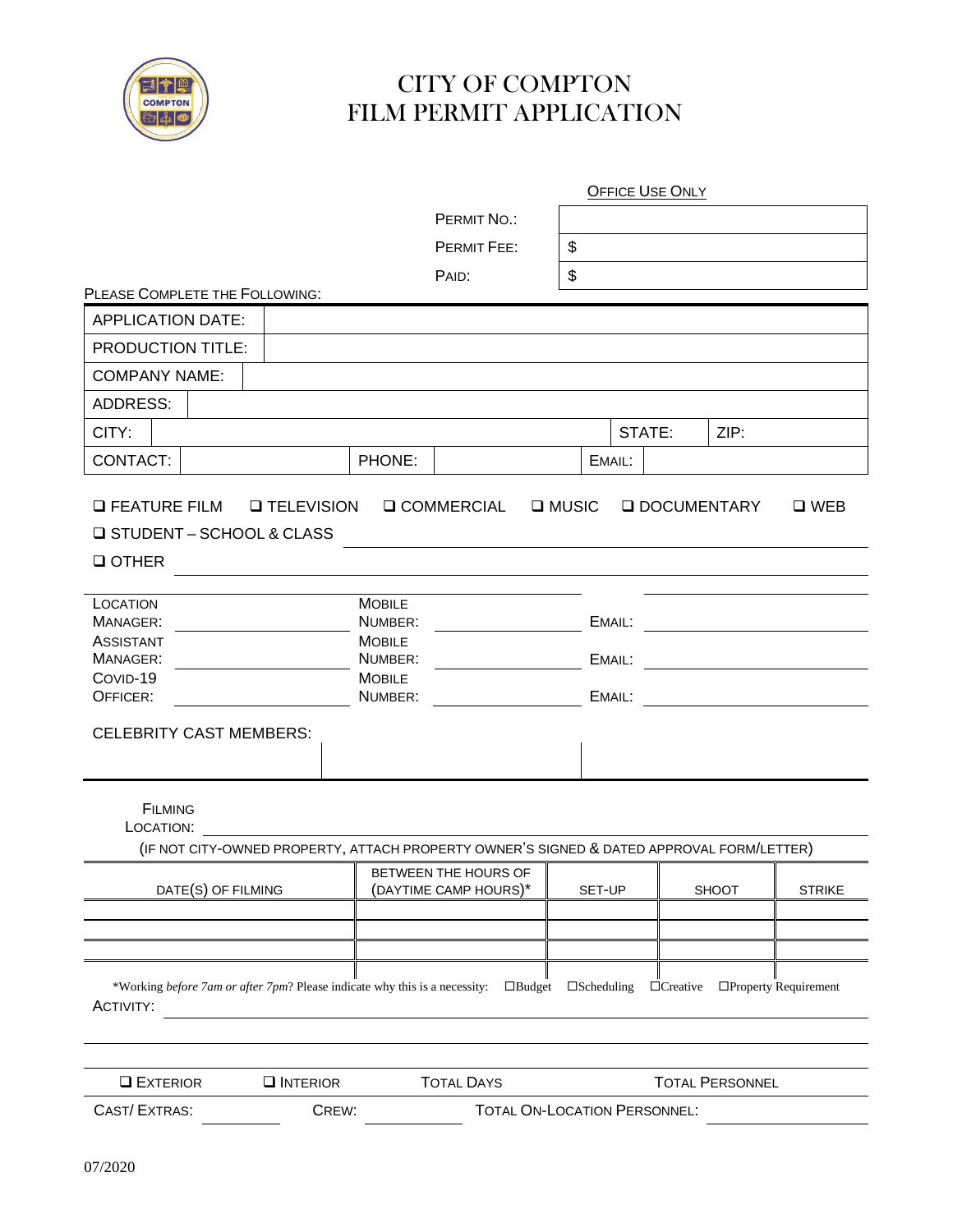

|                                                                                                                                                                                                                                                                                                                                                                                                                           | *IF YOU ARE EMPLOYING MINORS OR USING ANIMALS IN YOUR PRODUCTION, THERE MAY BE STATE AND FEDERAL AGENCIES<br>YOU MUST CONTACT. PLEASE INQUIRE.                                                                                                                                                                                                                                                                                                                                                                                                                                                                                                                                                                                                                                                                    |                                                                  |  |  |  |  |  |
|---------------------------------------------------------------------------------------------------------------------------------------------------------------------------------------------------------------------------------------------------------------------------------------------------------------------------------------------------------------------------------------------------------------------------|-------------------------------------------------------------------------------------------------------------------------------------------------------------------------------------------------------------------------------------------------------------------------------------------------------------------------------------------------------------------------------------------------------------------------------------------------------------------------------------------------------------------------------------------------------------------------------------------------------------------------------------------------------------------------------------------------------------------------------------------------------------------------------------------------------------------|------------------------------------------------------------------|--|--|--|--|--|
| $\Box$ TRUCK(S)                                                                                                                                                                                                                                                                                                                                                                                                           | $\Box$ AUTO(S)<br><b>Q OTHER</b>                                                                                                                                                                                                                                                                                                                                                                                                                                                                                                                                                                                                                                                                                                                                                                                  |                                                                  |  |  |  |  |  |
| #<br><b>TRUCKS</b><br>$\#$<br><b>CREW CARS</b>                                                                                                                                                                                                                                                                                                                                                                            | NUMBER OF VEHICLES/EQUIPMENT PLANNED FOR TO PARK ON CITY STREETS:<br><b>GENIE</b><br>MOHO/TRAILERS<br><b>HONEYWAGON</b><br>#<br>#<br>#<br># VANS<br>#<br>Musco/Bebee                                                                                                                                                                                                                                                                                                                                                                                                                                                                                                                                                                                                                                              | <b>PICTURE CARS</b><br>#<br># CRANES/CONDORS/LIFTS # CAR CARRIER |  |  |  |  |  |
| <b>CATERING SERVICE COMPANY:</b><br><b>ADDRESS:</b><br>PHONE:                                                                                                                                                                                                                                                                                                                                                             |                                                                                                                                                                                                                                                                                                                                                                                                                                                                                                                                                                                                                                                                                                                                                                                                                   |                                                                  |  |  |  |  |  |
| <b>HEALTH PERMIT NUMBER:</b><br><b>EXPIRES:</b><br>ALL FOODSERVICE OPERATIONS INCLUDING CATERERS AND MOBILE FOOD VEHICLES ARE REQUIRED TO PROVIDE A<br>CURRENT AND VALID HEALTH PERMIT AT THE TIME OF FILMING. FAILURE TO PROVIDE MAY RESULT IN CLOSURE OF THE<br>OPERATION. FOODSERVICE CONSISTING OF LESS THAN 25 SQUARE FEET OF PREPACKAGED, NON-POTENTIALLY<br>HAZARDOUS FOOD ITEMS DOES NOT REQUIRE A HEALTH PERMIT. |                                                                                                                                                                                                                                                                                                                                                                                                                                                                                                                                                                                                                                                                                                                                                                                                                   |                                                                  |  |  |  |  |  |
| <b>FILM PERMIT</b><br>COORDINATOR:                                                                                                                                                                                                                                                                                                                                                                                        | City Manager's office, (310)605-5585, contactcm@comptoncity.org                                                                                                                                                                                                                                                                                                                                                                                                                                                                                                                                                                                                                                                                                                                                                   | DATE:                                                            |  |  |  |  |  |
| SHERIFF'S<br>DEPARTMENT<br>APPROVAL:                                                                                                                                                                                                                                                                                                                                                                                      |                                                                                                                                                                                                                                                                                                                                                                                                                                                                                                                                                                                                                                                                                                                                                                                                                   | DATE:                                                            |  |  |  |  |  |
| <b>FIRE</b><br>DEPARTMENT<br>APPROVAL:                                                                                                                                                                                                                                                                                                                                                                                    |                                                                                                                                                                                                                                                                                                                                                                                                                                                                                                                                                                                                                                                                                                                                                                                                                   | DATE:                                                            |  |  |  |  |  |
|                                                                                                                                                                                                                                                                                                                                                                                                                           | Permittee agrees to comply with all applicable laws and to maintain the premises in good condition and to return said premises in<br>the same condition as they were before said use. Unless greater or lesser coverage is requested, permittee agrees to furnish the<br>City of Compton evidence of \$1 Million comprehensive general liability insurance (private property) or \$2 Million comprehensive<br>general liability insurance (City-owned property) in the form of a certificate covering the entire period of this permit and naming<br>Permittee and its employees as additional insured's. Permittee waives all claims against the City of Compton, its Officers, Agents<br>and Employees, for fees or damage caused by, arising out of, or in any way connected with the exercise of this permit. |                                                                  |  |  |  |  |  |
| <b>REPRESENTATIVE</b><br>SIGNATURE:                                                                                                                                                                                                                                                                                                                                                                                       | DATE:                                                                                                                                                                                                                                                                                                                                                                                                                                                                                                                                                                                                                                                                                                                                                                                                             |                                                                  |  |  |  |  |  |
| <b>PRINT ABOVE</b><br>NAME:                                                                                                                                                                                                                                                                                                                                                                                               | TITLE:                                                                                                                                                                                                                                                                                                                                                                                                                                                                                                                                                                                                                                                                                                                                                                                                            |                                                                  |  |  |  |  |  |
| <b>CITY MANAGER</b><br>APPROVAL:                                                                                                                                                                                                                                                                                                                                                                                          | PERMIT<br><b>EXPIRATION</b>                                                                                                                                                                                                                                                                                                                                                                                                                                                                                                                                                                                                                                                                                                                                                                                       |                                                                  |  |  |  |  |  |

Thomas Thomas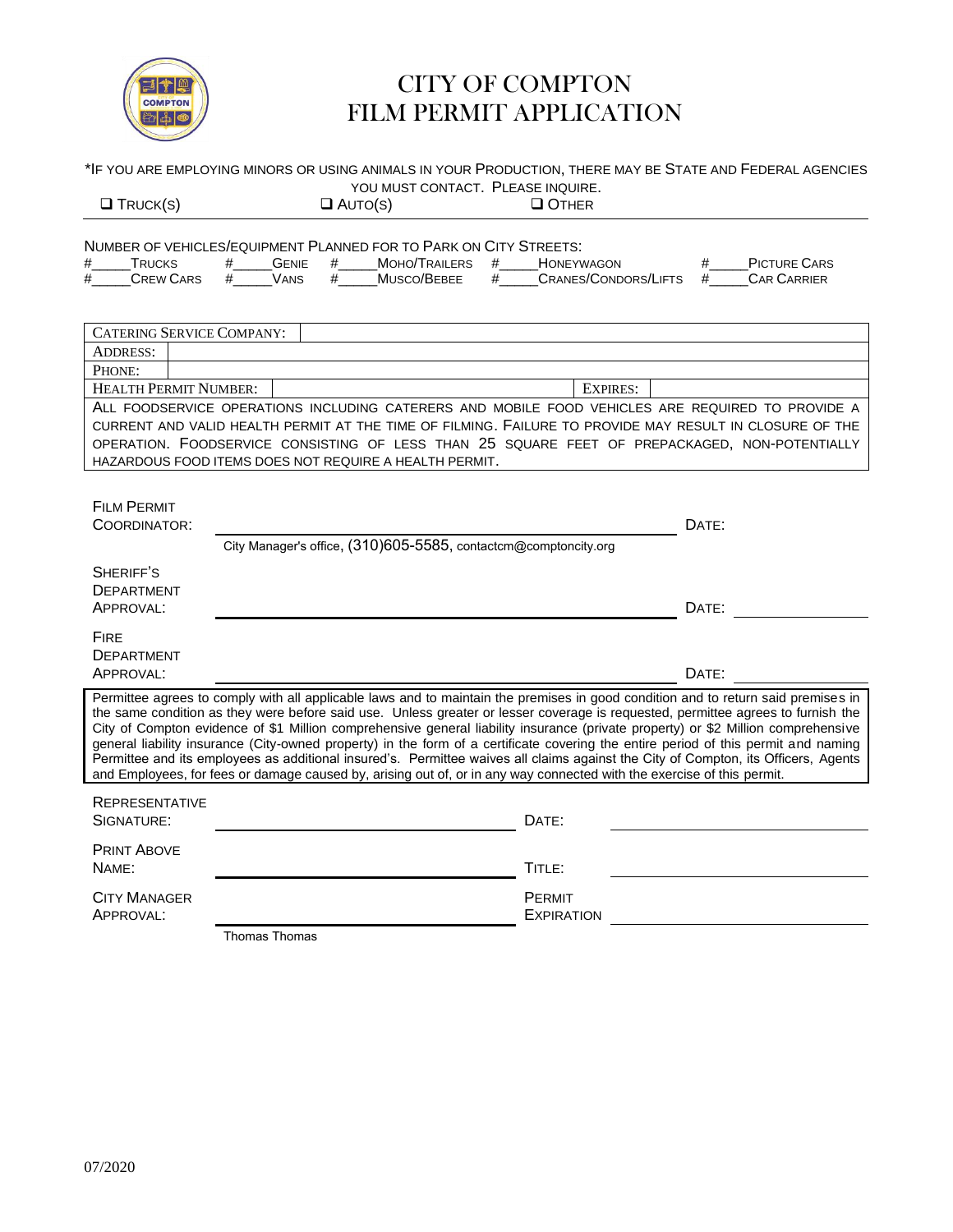

### **HEALTH PROTOCOL FOR MUSIC, TELEVISION AND FILM PRODUCTION**

### **CHECK ALL THAT APPLY TO THE FACILITY**

### **A. WORKPLACE POLICIES AND PRACTICES TO PROTECT EMPLOYEE HEALTH**

- $\Box$  Any employee who can carry out their work duties from home has been directed to do so.
- A workplace COVID-19 Compliance Officer (*C19CO*) or Officers has been designated. The *C19CO* is responsible for establishing and enforcing COVID-19 safety protocols, training staff on protocols, and monitoring compliance. If feasible experts with experience in infection control are consulted in creating and reviewing infection control protocols for new Music, Television and Film productions, to revise established protocols, and generally provide consultation for the C19CO. The *C19CO* maintains, secures, and protects the privacy of any records created during their work. The *C19CO* should be on site whenever possible when production work is being performed, particularly during on-site or on-location filming. The *C19CO* supports:
	- Employee, vendor and visitor health check processes upon arrival at the workplace. Records must be kept private and secure at all times
	- Management of complaints and suggestions for improving COVID-19 related procedures
	- Protocol and workflow assessment for all work to assure physical distancing, infection control, and disinfection.
	- Procedures for an employee with signs compatible with COVID-19, and/or an employee who tests positive for COVID-19.
- $\Box$  Workplace provides all Personal Protective Equipment (PPE) and infection prevention supplies needed on the job, including face coverings, hand sanitizer, disinfectants, and (when needed) gloves, mobile handwashing stations, and other equipment and supplies.
- $\Box$  All employees and visitors are required to wear cloth face coverings whenever they are in contact with others unless the production activity does not allow for the wearing of a face covering. These instances should be of short duration and with as much physical distancing as possible.
- $\Box$  Vulnerable staff (those above age 65, those with chronic health conditions) are assigned work that can be done from home whenever possible.
- $\Box$  All employees have been told not to come to work if they have symptoms consistent with COVID-19, have tested positive for COVID-19 or have been in contact with a case of COVID-19 and to follow County of Los Angeles Department of Public Health guidance for self-isolation or quarantine as applicable.
- $\Box$  Work processes are reconfigured to the extent possible to increase opportunities for employees to work from home.
- $\Box$  For Television and Film production, there is regular, periodic testing of the cast and crew on a given production to mitigate the risk of the spread of COVID-19, especially for those cast and crew that are involved in high-risk scenes requiring close contact without face coverings for extended periods. Where testing may not be feasible for one-time productions operating under a very short filming schedule (e.g. many commercials) or smaller music recording sessions, all work should be planned to eliminate close physical contact between cast, crew and performers as much as possible. Any and all testing programs are the responsibility of the employer and should benefit from the guidance of a medical professional.
- $\Box$  Upon being informed that one or more employees test positive for, or has symptoms consistent with COVID-19 (case), the employer shall have a plan for response, following guidance required by Los Angeles County, to include: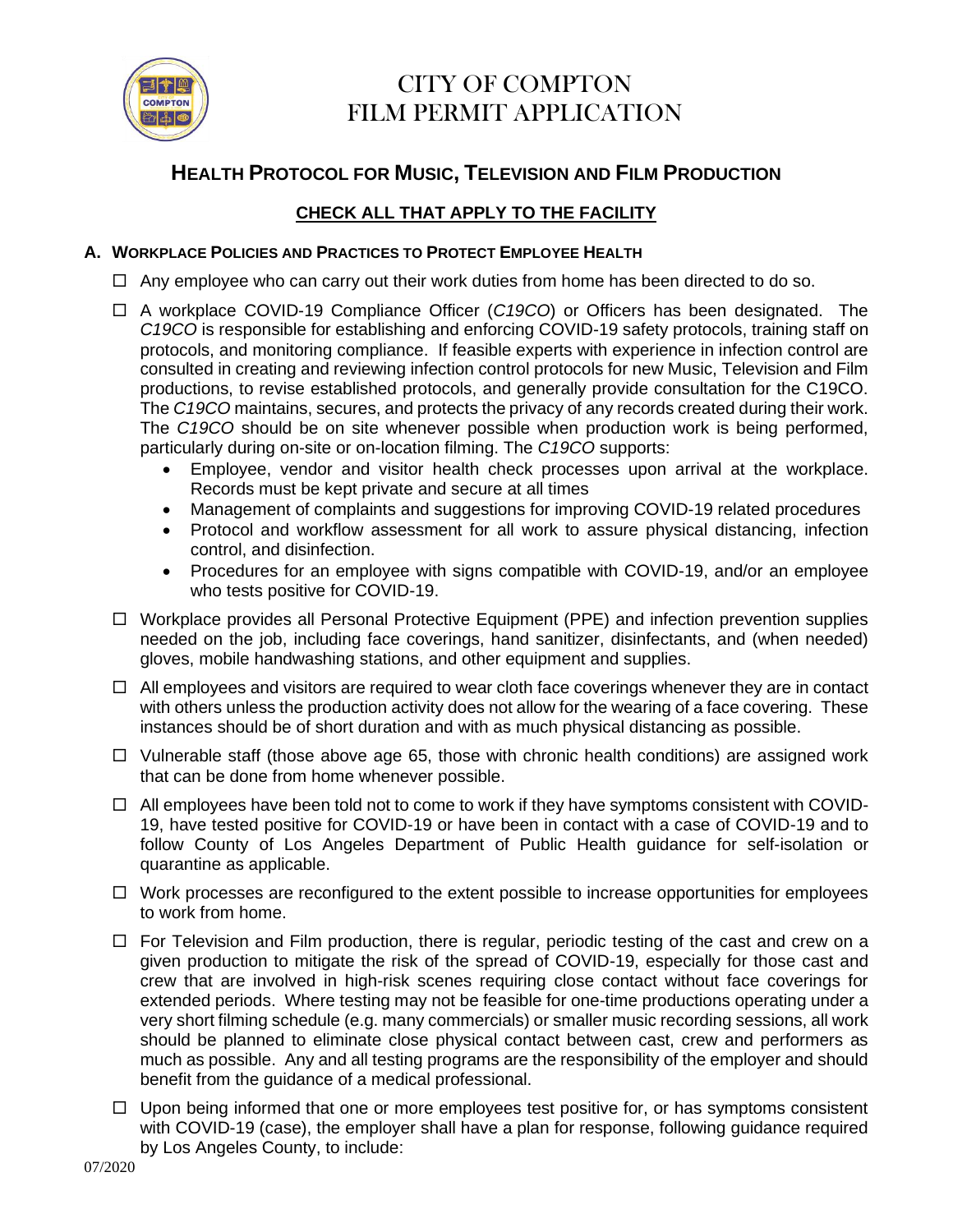

- Send the sick employee home immediately. If they have symptoms of serious illness such as trouble breathing, pressure or pain in the chest, bluish lips or they appear confused, call 911. They should speak with their physician about their symptoms and determine the need for testing for COVID-19.
	- $\circ$  The employee is not allowed to return until their fever has resolved for at least three (3) full days and their respiratory symptoms are improving, with a minimum absence of ten (10) days from the start of their symptoms.
	- o An employee that tests positive for the SARS-CoV-2 virus but is not showing any symptoms, is not allowed to return until 10 days have passed starting from the date that the testing sample was collected.
	- o Consider alternative work options like teleworking or other arrangements to work remotely if the employee can do so.
	- $\circ$  Perform a cleaning and disinfection of all areas touched by the ill or infected employee.
	- $\circ$  Identify any cast, crew or others that had close contact with the ill employee. See the quarantine guide [\(http://ph.lacounty.gov/covidquarantine\)](http://ph.lacounty.gov/covidquarantine) for definitions of close contacts and what they must do. The name of the ill employee must not be disclosed, and medical privacy must be maintained.
- $\Box$  The employer's plan should consider a protocol for all quarantined employees to have access to or be tested for COVID-19 in order to determine whether there have been additional workplace exposures, which may require additional COVID-19 control measures. Note that a negative PCR test (test for genetic material on nasal/throat/saliva sample) only shows that there was no virus in the sample at the time of the test. Individuals that test negative must still complete their full 14 days of quarantine.
- $\Box$  If the producer, director, showrunner, owner, manager, or operator knows of three (3) or more cases of COVID-19 within the workplace within a span of 14 days the employer must report this cluster to the Department of Public Health, at (888) 397-3993 or (213) 240-7821, and assist Public Health in the investigation and take steps required by Public Health to control the outbreak.
- $\Box$  Symptom checks are conducted before employees may enter the workspace. Checks must include a check-in concerning cough, shortness of breath or fever and any other symptoms compatible with COVID-19 that the employee may be experiencing. These checks can be done remotely or in person upon the employees' arrival. A temperature check should also be done at the worksite if feasible. Information must be kept private and stored in a safe and secure manner.
- $\Box$  All employees who have contact with the public or other employees during their shift (s) are offered, at no cost, a cloth face covering. The covering is always to be worn by the employee during the workday when in contact or likely to come into contact with others. Employees need not wear a cloth face covering when the employee is alone in a private office or a walled cubicle.
- $\Box$  Employees are instructed to wash their face coverings daily.
- $\Box$  All workstations are separated by at least six feet.
- $\Box$  Break rooms, restrooms, and other common areas are disinfected frequently, on the following schedule:
	- Distribution area
	- Make up/ Hair and Costume areas • Cast Green Rooms or trailers • Break rooms • Restrooms **Other**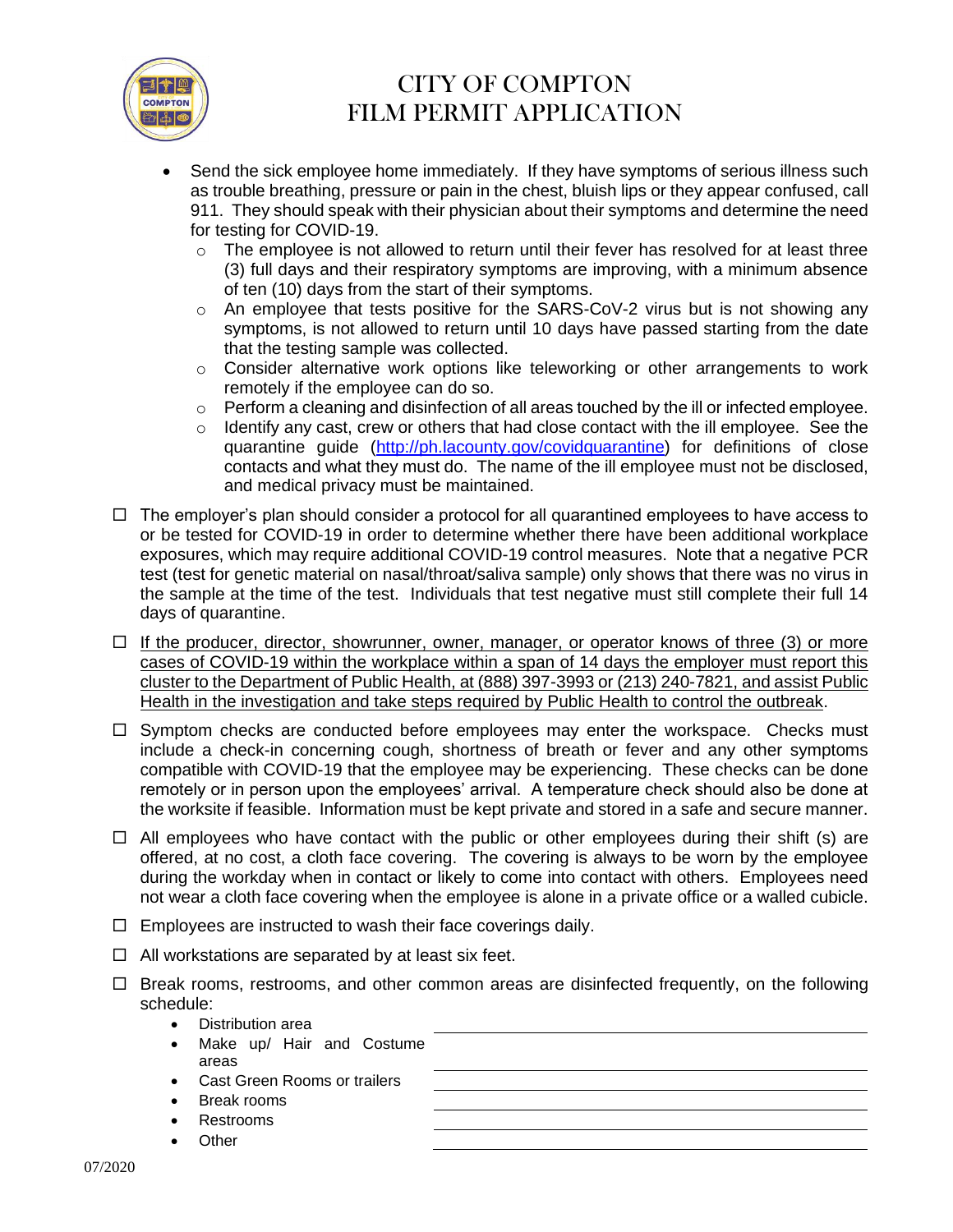

- $\Box$  Breaks are staggered to ensure that six (6) feet between employees can be maintained in break rooms or other common areas such as background cast members' waiting rooms at all times.
- $\Box$  Employees are prohibited from eating or drinking anywhere other than in designated areas to assure that masks are worn consistently and correctly. Cast and crew must eat and drink at designated set areas with staggered schedules.
- $\Box$  Disinfectant and related supplies are available to employees at the following location(s):
- $\Box$  Hand sanitizer effective against COVID-19 is available to all employees at the following location(s):
- $\Box$  Employees are allowed frequent breaks to wash their hands.
- $\Box$  A copy of this protocol has been distributed to each employee.
- $\Box$  Each worker is assigned their own tools, equipment and defined workspace as much as possible. Sharing held items is minimized or eliminated.
- $\Box$  All shared equipment, microphones, and tools must be disinfected after each use.
- $\Box$  All shared clothing must be cleaned after each use.
- $\Box$  All wigs or other shared prosthetics must be disinfected after each use.
- $\Box$  All policies described in this checklist other than those related to terms of employment are applied to staff of delivery and any other companies who may be on the premises as third parties.
- $\Box$  Training sessions on COVID-19 are provided and documented for all employees including information about the virus and all required safety measures.
- $\Box$  Workers hired to serve as audience members are required to adhere to all other employee requirements.
- $\Box$  The date, time and participants in all production sessions should be recorded for later reference, in case anyone involved in the production becomes ill with signs of COVID-19 and/or tests positive.
- $\Box$  Optional—Describe other measures:

#### **B. MEASURES TO ENSURE PHYSICAL DISTANCING**

- $\Box$  All new or re-starting productions and group recording sessions must have a written protocol before work begins to ensure physical distancing of six (6) feet or more between people throughout the production. It must ensure that:
	- Only essential cast and crew should be on or near the set at any time
	- Production or editing meetings should be limited to essential staff only and should be held in areas where physical distancing can be maintained
	- Strategies may include breaking production participants into teams of the smallest size feasible, that access set or studio areas at different times with minimum overlap or intermingling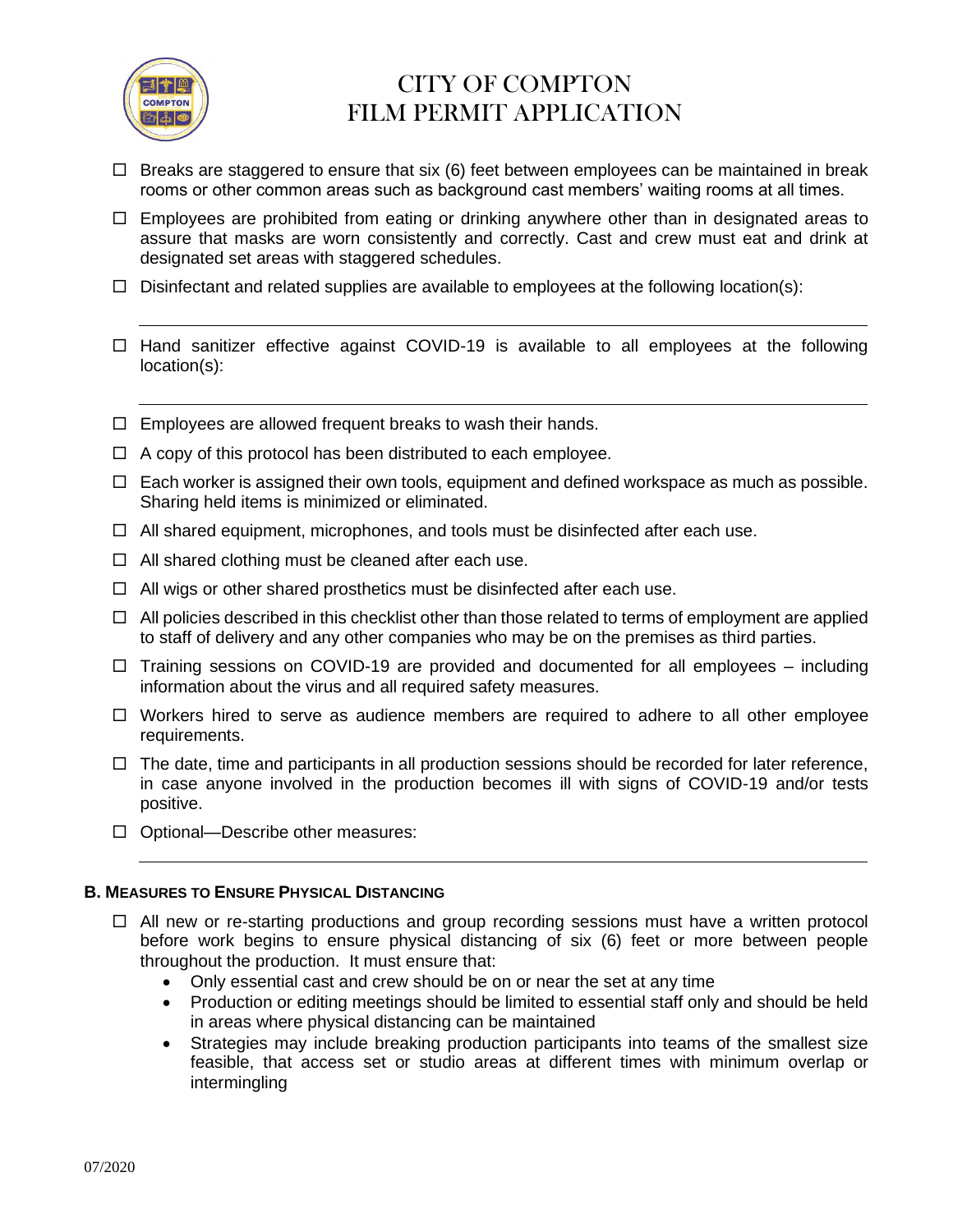

- All cast and musicians performing work in which they cannot wear a face covering (e.g. actors, wind and brass instrument players, singers) should strive for a minimum of 8 feet of social distancing during rehearsal or performance. Alternatively, wind and brass instrument musicians should be separated from others and from each other by plexiglass or other barriers.
- Essential staff may include paid employees that serve as an audience for a production. Audiences must be seated at least 6 feet from each other and wearing face coverings whenever feasible; audiences should be limited to 100 people or 25% of the maximum occupancy of the space, whichever is smaller. The same group of employees should serve as the audience throughout a production whenever feasible.
- $\Box$  Where feasible, all workspaces shall have one directional traffic (separate entrances and exits) to prevent contact or crowding near doorways.
- $\Box$  Elevator capacity is limited to the number of people that can be accommodated while maintaining a six (6)-foot physical distance between riders; during peak building entry and exit times, this number can be adjusted to four (4) individuals or fewer at a time for any elevator that does not allow for six (6)-foot physical distance between riders. All riders are required to wear cloth face coverings. Consider elevator sizes, number of building floors, and daily number of employees and visitors to establish physical distancing guidelines appropriate for elevator riders.
- $\Box$  To ease elevator traffic, stairwells have been opened for "up" or "down" traffic with increased cleaning of stairwells.
- $\Box$  Furniture in lobbies and in employee break rooms, green rooms and trailers and other common areas is separated by at least six (6) feet to support physical distancing.
- $\Box$  All shop (props, costume, design, electrical equipment, etc.) and manufacturing locations on the lot work with clients on an appointment-only basis to prevent formation of lines or groups. Shopping is performed virtually as much as possible or is limited to one shopper at a time. Any printed catalogue of offerings should be single-use and assigned to the one client and not reused. If a client must wait for an item, they should wait outside as much as possible,
- $\Box$  All staff, cast, crew, musicians, vendors, clients and other visitors have been instructed to maintain at least a six (6) feet distance from each other at all times, except when specific tasks require closer work.
- $\Box$  In offices, film and sound editing areas, employee workstations are separated by at least six (6) feet and common areas are configured to limit employee gatherings to ensure physical distancing of at least six (6) feet. A maximum capacity for each office, meeting room and floor should be established and posted.

### **C. GENERAL MEASURES FOR INFECTION CONTROL**

- $\Box$  HVAC systems in all buildings are in good working order; to the maximum extent possible, ventilation has been increased in all spaces, including offices, recording areas, meeting rooms, stages, green rooms and trailers, and on-lot shops. The status of the HVAC system is assessed by on-location scouting.
- $\Box$  All contracts, scripts, music sheets, and any other documents that are normally shared are either distributed digitally, or are printed and individually assigned to cast, crew and musicians to avoid sharing.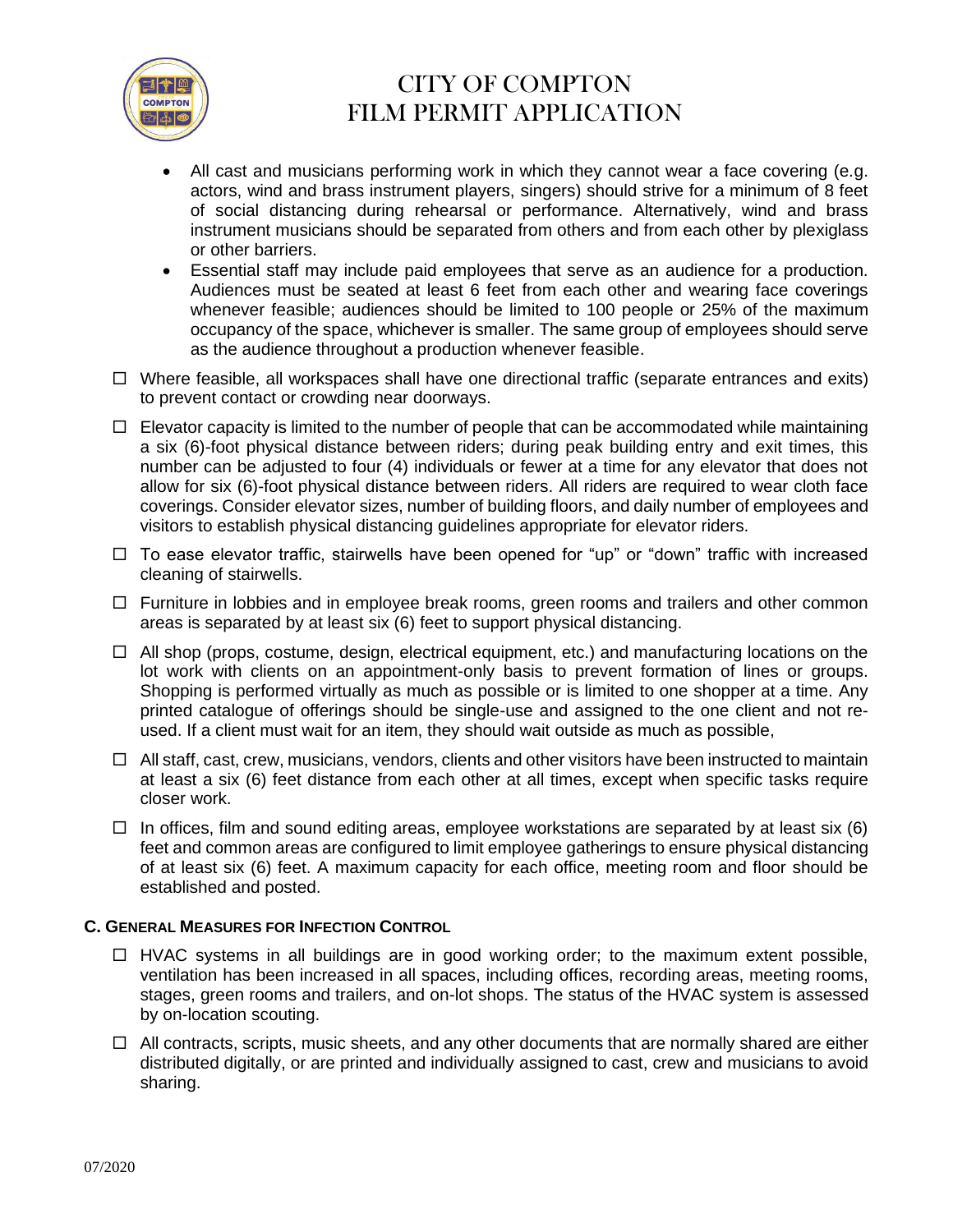

- $\Box$  Before and after filming or recording sessions, group editing, or other meetings, frequently touched objects (e.g., tables, doorknobs or handles, printers, props, common equipment) are disinfected using EPA approved disinfectants. Such surfaces should be cleaned at least three times a day.
- $\Box$  Sets, production spaces, and the entire facility are cleaned at least daily, with restrooms and frequently touched areas/objects cleaned more frequently.
- $\Box$  All staff, cast, crew, visitors, vendors, and clients are instructed that they must wear cloth face coverings at all times in the facility unless they are alone in a closed office. This applies to all adults and to children over the age of two (2). Only individuals with chronic respiratory conditions or other medical conditions that make use of a mask hazardous are exempted from this requirement.
- $\Box$  Cast that are minor children may be accompanied by up to two (2) adults such as a parent, guardian and/or educator. Children must stay with their parent or guardian and avoid touching any other person or any item that does not belong to them and remain masked, if age permits, when not on set.
- $\Box$  Hand sanitizer, tissues and trash cans are available to all cast, crew, musicians and staff at or near the entrance of the facility, throughout offices and recording studios, near a set and on location. Non touch trash receptacles are preferred.
- $\Box$  All payment portals, pens, and styluses are disinfected after each use by a different person.
- $\Box$  Props, costume and set materials that can be more easily disinfected are preferred.
- $\Box$  All cast and crew must wear a facial covering and must wash or sanitize hands before touching props, costumes, or set materials. During filming, cast may use these items without wearing a face covering.
- $\Box$  All props, costumes and set materials must be disinfected before first use on the set, and between uses by different actors.
- $\Box$  Where feasible, cast will bring their own props (e.g. cell phone) and costumes to avoid sharing.
- $\Box$  All trucks and other vehicles must be disinfected after each use

### D. MEASURES THAT COMMUNICATE TO STAFF, CAST, CREW, VISITORS, VENDORS AND CLIENTS

- $\Box$  A copy of this protocol is given to all people, in all roles, that enter the facility or the on-location set.
- $\Box$  Signage is posted throughout the facility or set to convey the following information:
	- $\circ$  People ill with signs of COVID-19, or that have tested positive for the virus, are not permitted to enter.
	- o People that are under quarantine after possible exposure to another person with possible or confirmed COVID-19, are not allowed to enter.
	- o Facial covering requirements.
	- o Capacity limits for specific meeting rooms, break rooms, dining areas, recording rooms, film sets, and vehicles, (posted on or just outside of the entrance to these locations).
	- o procedures for symptoms checks, temperature checks. (posted in check-in areas)
	- o Contact information for the on-set COVID-19 Compliance Officer (C19CO)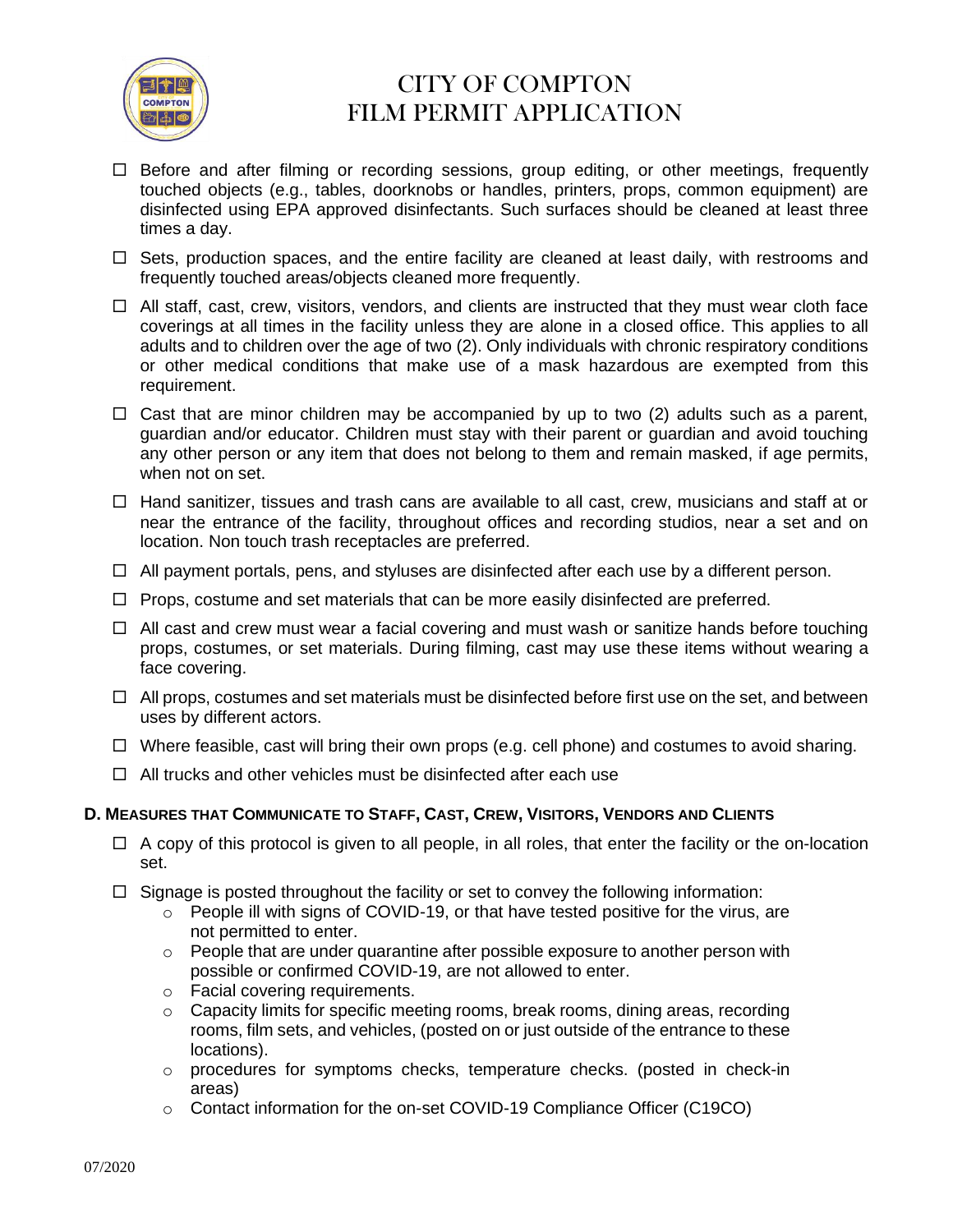

### **E. MEASURES THAT ENSURE EQUITABLE ACCESS TO CRITICAL SERVICES**

 $\Box$  Measures are instituted to assure access for cast and musicians who have mobility limitations and/or are at high risk in public spaces.

### **F. MUSIC PRODUCTION**

In addition to complying with all other relevant sections of this protocol music production activities should also adhere to the list below:

- $\Box$  All sessions should be booked in advance with the expected number of participants recorded at booking to ensure that physical distancing can be maintained. A visitor log should be maintained with name and contact information of all participants.
- $\Box$  Individuals admitted to the studio at any particular time (including talent and crew) must be limited to essential personnel only. This includes artists, songwriters, photographers/videographers, and the people who can accompany them, must be strictly limited to essential personnel only.
- $\Box$  Sheet music and other paper materials should be passed out using gloves. Ideally, they should be for single use and not collected at the end of the session.
- $\Box$  Wherever feasible, everyone utilizing the studio should use their own equipment (including cameras, headsets, microphones, consoles), desks, phones, supplies, etc. If equipment must be shared, it should be sanitized between each use.
- $\Box$  Distance markers must be provided to indicate adequate social distancing. Microphones, consoles, and other equipment must be set up to facilitate social distancing.
- $\Box$  Those entering the studio must wear a cloth face covering whenever they are near others, especially in common areas including lounges, kitchens, bathrooms.
- $\Box$  All musicians and singers performing work in which they cannot wear a face covering (e.g. wind and brass instrument players, singers) should strive for a minimum of 8 feet of social distancing during rehearsal or performance. Alternatively, these individuals should be separated from others and from each other by plexiglass or other barriers.
- $\Box$  Talent must arrive with hair and makeup done if needed.
- $\Box$  Contractors should ideally accept tax forms and other collectively bargained forms (Cartage) digitally, or via mail.
- $\Box$  Copies of acknowledgement forms regarding studio policies and written notices will be placed, close to entrances.
	- $\circ$  Forms should be sent electronically in advance to contingent workers and visitors for esignature, if possible, to minimize physical contact at the studio.
- $\Box$  As much as feasible all financial transactions should be arranged in advance or following the session through contactless systems. Transactions or services that can be offered remotely should be moved on-line.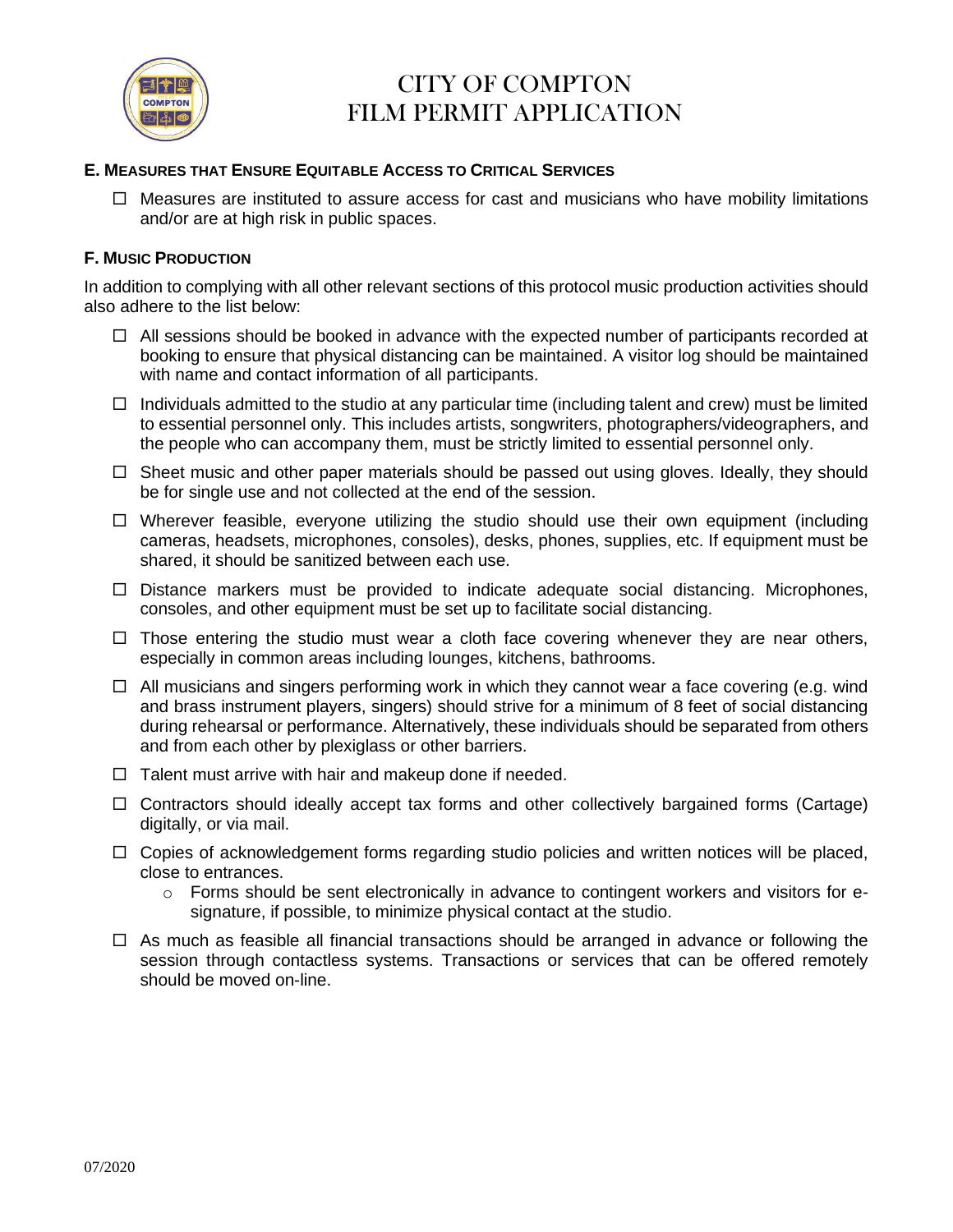

### **G. AUDITIONING SESSIONS**

- $\Box$  Auditioning should be performed remotely, through tools such as videoconferencing, as much as possible.
- $\Box$  When in-person auditioning is used, the following are required:
	- $\circ$  Appointments must be used to prevent crowding. No open calls are allowed.
	- o All attending the session are required to wear cloth face coverings; the person auditioning may remove their face covering for the audition if appropriate.
	- o Single use printed scripts given to each participant, no sharing of scripts.
	- $\circ$  The individual auditioning must wait outdoors, and away from others for their appointment.
	- $\circ$  Multiple person auditions must maintain at least six (6) feet of distance between individuals.

#### **H. SCENE RESTRICTIONS**

- $\Box$  All cast shall wash or sanitize hands when beginning the filming of a scene and not touch their face during the filming session. Any crew that must interact with the set or cast must also wash or sanitize their hands at the beginning of filming and must wear a facial covering.
- $\Box$  Any work, including scenes, requiring cast or crew to be closer than six (6) feet must be as brief as possible and cast must be as silent as possible to avoid spreading droplets through talking. Scenes with direct prolonged physical contact between cast (intimate scenes, fight scenes) are discouraged at this time.
- $\Box$  Large crowd scenes should be avoided.
- $\Box$  All on location filming must adhere to operating hours between 7am and 10pm whenever feasible.

### **I. CRAFT SERVICES AND CATERING**

- $\Box$  All actors and crew shall wash or sanitize hands before handling any food Sit-down meals: either require eating in shifts, or seating areas large enough to allow for physical distancing of six (6) feet or more
- $\Box$  No buffets allowed
- $\Box$  No communal food or drink service (no coffee pot, no single service coffee maker)
- $\Box$  All food and drink must be single serving only
- $\Box$  Sit-down meals: either require eating in shifts, or seating areas large enough to allow for physical distancing of six (6) feet or more
- $\Box$  All additional Public Health Requirements related to food service must be followed.
- $\Box$  Any food brought by individuals should be labeled and may not be shared.
- $\Box$  Food and drinks may be consumed only in designated spaces to ensure that masks can be worn consistently and correctly.
	- $\Box$  If water is served from water dispensers, then levers or buttons on the dispenser should be cleaned after each use. It is preferable that beverages are served in single use containers.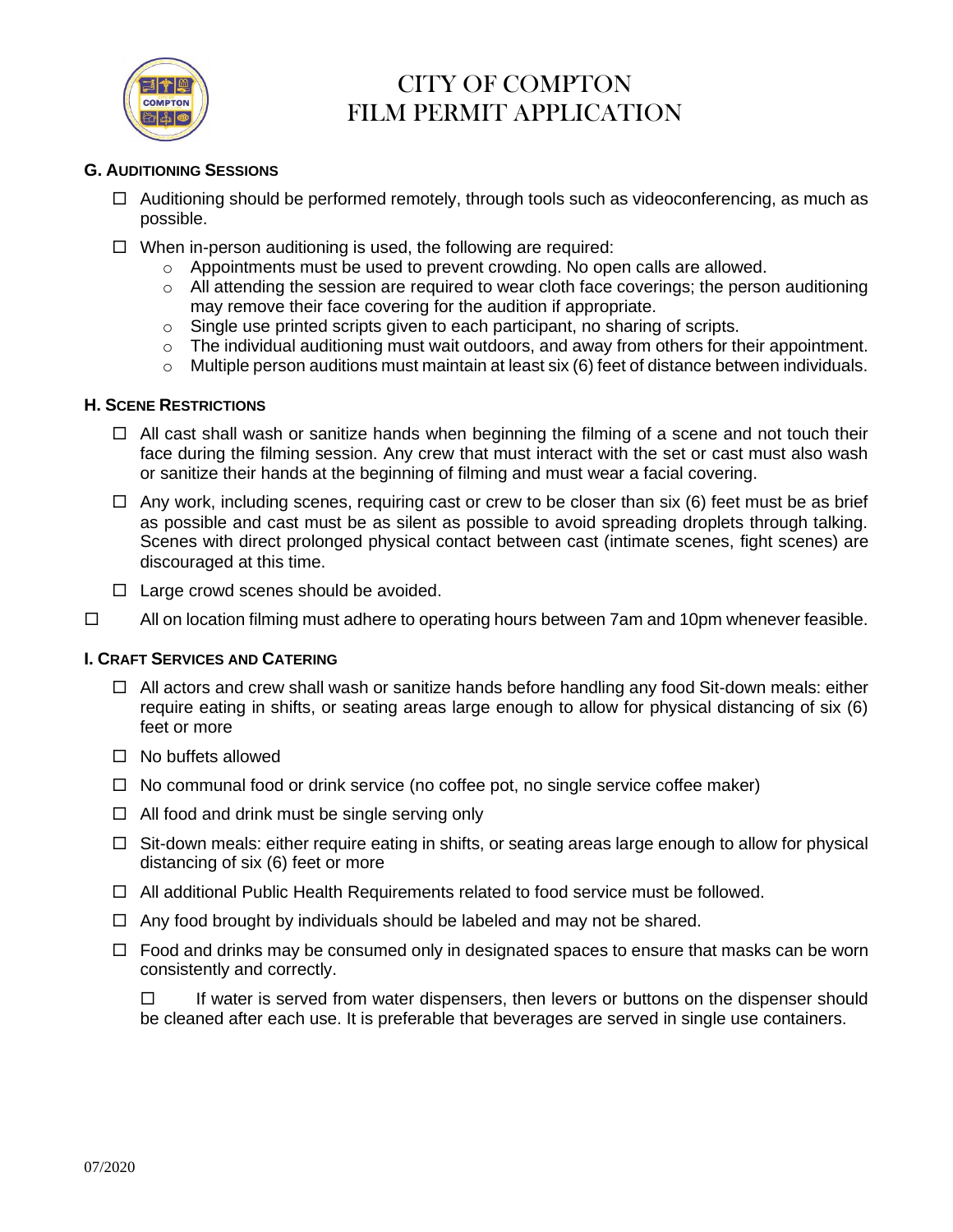

#### **J. WARDROBE, HAIR & MAKEUP**

- $\Box$  Hands-on assistance with these services should be limited only to cast that require it and cannot do it themselves
- $\Box$  Actors and crew must wash or sanitize their hands before any hands-on styling or costume session, and wear cloth face coverings during sessions as much as possible. During the application of makeup, since a cloth face covering cannot be worn the actor should stay as silent as possible to avoid spreading droplets though talking.
	- $\Box$  The date, time and crew in the session should be recorded for later reference, in case either the cast member or wardrobe/hair crew become ill with COVID-19.

#### **K. LOCATION SCOUTING**

- $\Box$  Scouting should be performed virtually or rely on existing site photographs where possible.
- $\Box$  Locations must be completely secure to prevent access by the public. Locations should be remote, fenced or otherwise well-secured from public access.
- $\Box$  Locations must have enough space to allow for physical distancing for all cast and crew holding and common areas, the video village, craft services/dining, and all other work areas
- $\Box$  Location rental or access time must allow for the extra time needed for safe check-in to the site, and extra time for hand hygiene and repeated disinfection of surfaces.
- $\Box$  Outdoor or large open indoor spaces are inherently safer by virtue of the greater capacity to achieve physical distancing and/or ventilation. Small closed indoor spaces without proper ventilation should not be used.

### **L. ON LOCATION FILMING**

- $\Box$  A workflow and COVID-19 safety protocol must be written before filming occurs and shared with all cast and crew on location.
- $\Box$  A listing of all cast and crew participating in the filming must be maintained in case there is a need to perform contact tracing in the event of an illness or positive viral test in cast or crew.
- $\Box$  Physical distancing of at least six (6) feet between people is required on all off-camera areas including the cast and crew holding and common areas, the video village, craft services/dining, and all other work areas. Provide additional areas, equipment (such as video village monitors) to allow for distancing.
- $\Box$  Only essential cast and crew should be on or near the set at any time and physical distancing must be maintained.
- $\Box$  If transportation is needed between filming sites, use a higher-capacity vehicle as much as possible to allow for six (6) feet of physical distancing as much as is feasible. Establish a passenger capacity number and post it on the side of the vehicle. If needed, provide more vehicle trips with fewer passengers per trip. Require facial coverings for all passengers (including cast) and driver, leave windows open, if possible, during the ride.
- $\Box$  All off-camera staff must wear facial covering throughout the workday.
- $\Box$  All cast and crew should stay on location during the workday, including all breaks.
- $\Box$  All on location filming must adhere to operating hours between 7am and 10pm whenever feasible.